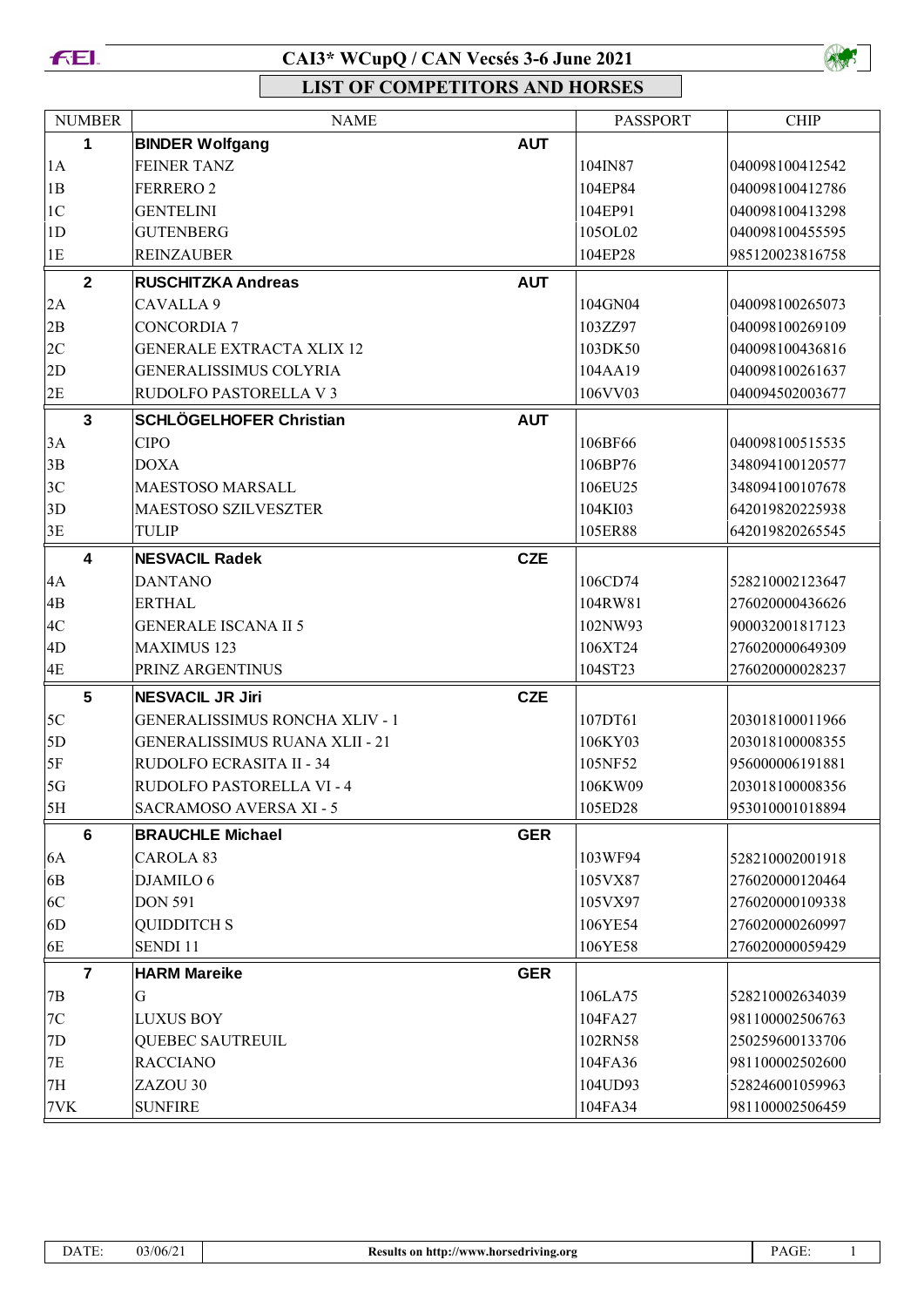



| <b>NUMBER</b>  | <b>NAME</b>               |            | <b>PASSPORT</b> | <b>CHIP</b>     |
|----------------|---------------------------|------------|-----------------|-----------------|
| 8              | <b>DOBROVITZ József</b>   | <b>HUN</b> |                 |                 |
| <b>8A</b>      | <b>BANDIDOS</b>           |            | 103PA46         | 528210000838262 |
| $8\mathrm{B}$  | <b>INDIAAN</b>            |            | 106LM12         | 528210002979574 |
| 8 <sup>C</sup> | <b>INGMAR VB</b>          |            | 106LM16         | 528210002859935 |
| 8D             | <b>JAPIE</b>              |            | 106XT12         | 528210004171114 |
| 8E             | <b>SZIKRA</b>             |            | 107GC73         | 348093900022672 |
| 9              | DOBROVITZ József Jr.      | <b>HUN</b> |                 |                 |
| <b>9A</b>      | <b>BARO</b>               |            | 105PR62         | 642019601049959 |
| 9 <sub>B</sub> | <b>CONVERSANO KAMARAS</b> |            | 106NE38         | 348094100123053 |
| 9C             | <b>INCITATO III-3-4</b>   |            | 107GO59         | 642019820331194 |
| 9D             | <b>FAVORY XXXVII-15</b>   |            | 107GD37         | 642019820373156 |
| 9E             | <b>ORBIT</b>              |            | 107GD31         | 348098100224473 |
| 10             | <b>GALBÁCS Ferenc</b>     | <b>HUN</b> |                 |                 |
| 10A            | <b>ANDLERS STORM</b>      |            | 105DF13         | 900182000841322 |
| 10B            | <b>DIADEM</b>             |            | 106LW68         | 348097200002399 |
| 10C            | <b>ELVIRA</b>             |            | 106KY46         | 348094100123058 |
| 10D            | <b>GHOST</b>              |            | 106YD09         | 276020000225055 |
| 10E            | VILI                      |            | 103FL70         | 348040000002989 |
| 11             | <b>GALBÁCS Ferenc Jr.</b> | <b>HUN</b> |                 |                 |
| 11A            | <b>CONVERSANO XXVI-23</b> |            | 105PQ25         | 348094100111366 |
| 11B            | <b>INCITATO XV-28</b>     |            | 106XI83         | 348094100126810 |
| 11C            | PLUTO XXXIII-19           |            | 105ZH45         | 348094100118531 |
| 11D            | TULIPAN VIII-15           |            | 106XI80         | 348097200004615 |
| 11E            | TULIPAN VIII-22           |            | 106XI77         | 348094100126801 |
| 12             | <b>JUHASZ László</b>      | <b>HUN</b> |                 |                 |
| 12A            | <b>CONVERSANO BAJNOK</b>  |            | 103FJ57         | 348094100060614 |
| 12B            | <b>FAVORY FABULA</b>      |            | 103OW30         | 348097200002195 |
| 12C            | <b>FICKO</b>              |            | 106LW57         | 688010000026361 |
| 12D            | <b>HARCOS</b>             |            | 105EK80         | 348094100100339 |
| 12E            | NEAPOLITANO NIMROD        |            | 106EU40         | 348040000006313 |
| 13             | <b>KOZÁRI József</b>      | <b>HUN</b> |                 |                 |
| 13A            | DONNERHALL JR.            |            | 106YL64         | 276098102210941 |
| 13B            | <b>FURST REKORD</b>       |            | 106NC43         | 276020000367550 |
| 13C            | <b>KORZO</b>              |            | 106YL55         | 276020000041937 |
| 13D            | <b>SUNNY</b>              |            | 106EO43         | 276020000053574 |
| 13E            | <b>UDO</b>                |            | HUN40376        | 348097200000236 |
| 14             | LÁZÁR Zoltán              | <b>HUN</b> |                 |                 |
| 14A            | <b>DANTE</b>              |            | 104UD77         | 348093900012524 |
| 14B            | <b>DUTCHMAN 37</b>        |            | GER40792        | 348097200000346 |
| 14C            | <b>HOLLAND</b>            |            | 106AD73         | 348094100107728 |
| 14D            | <b>SUMAK</b>              |            | 104XT50         | 348094100091113 |
| 14E            | <b>ZIZO</b>               |            | 106AY89         | 348094100120573 |
| 14VK1          | <b>SPOTLIGHT</b>          |            | 103FU02         | 276098102006750 |
| 14VK2          | <b>ALI DEVERCHI</b>       |            | 102WD20         | DE404980023503  |
| 14VK3          | <b>OPERA</b>              |            | 107GV44         | 348098100221486 |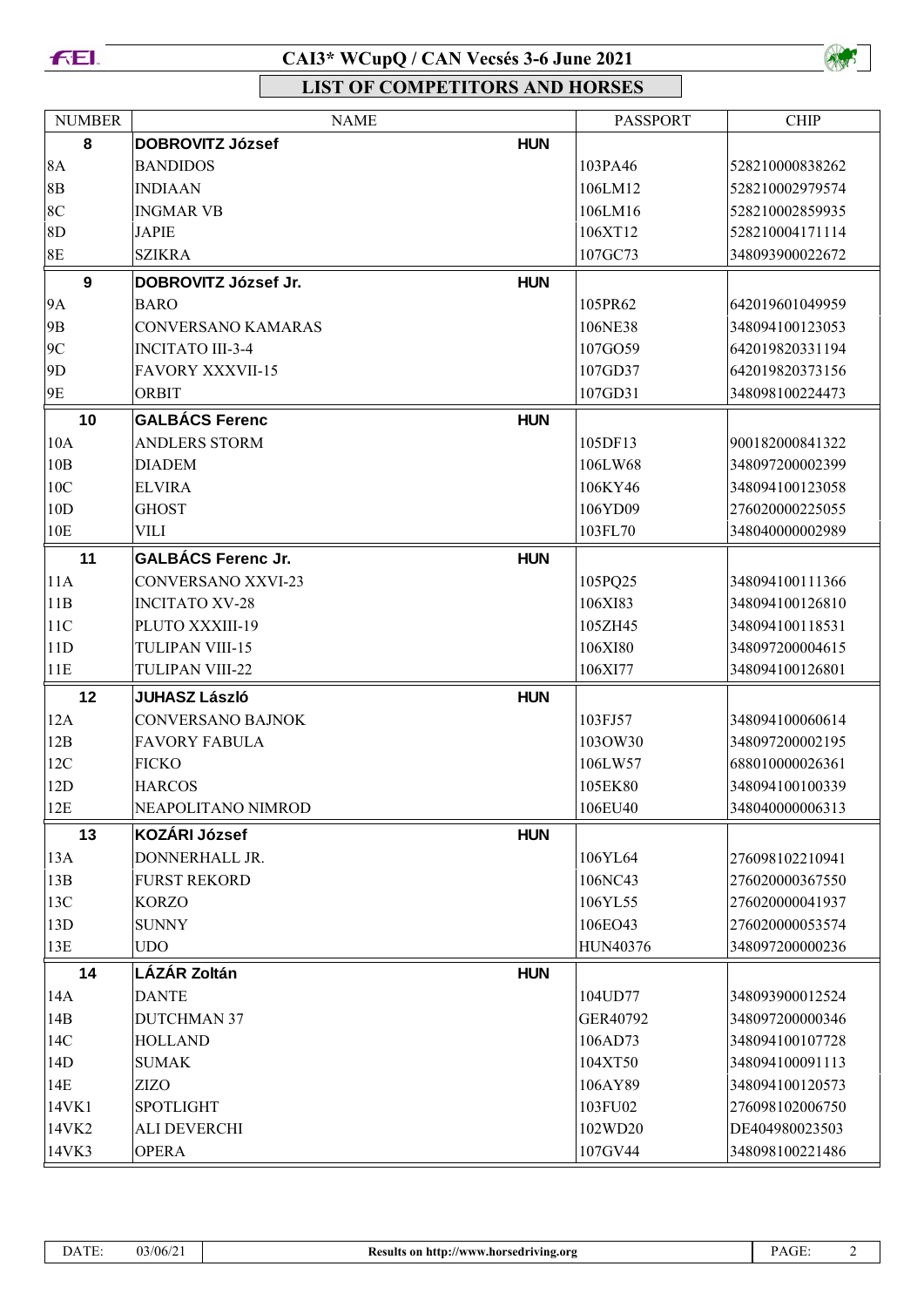



| <b>NUMBER</b>   | <b>NAME</b>                    |            | <b>PASSPORT</b> | <b>CHIP</b>     |
|-----------------|--------------------------------|------------|-----------------|-----------------|
| 15              | <b>PAPP János</b>              | <b>HUN</b> |                 |                 |
| 15A             | NONIUS-10 ZSINAT               |            | 106EH32         | 348094100078163 |
| 15B             | NONIUS-20 ZEMPLEN              |            | 106EH24         | 348094100098731 |
| 15C             | <b>NONIUS XIII-9 ADEL</b>      |            | 106OY15         | 348094100088138 |
| 15D             | <b>NONIUS XIV-1 APORKA</b>     |            | 106XW19         | 348094100088091 |
| 15E             | <b>NONIUS XIV-5 AJANDEK</b>    |            | 106OX64         | 348094100088095 |
| 16              | <b>SCHEIK József Jr.</b>       | <b>HUN</b> |                 |                 |
| 16A             | HOLLANDS NEXT TOP TUIGER G.W.  |            | 106GT96         | 528210002860999 |
| 16B             | <b>MAYKI</b>                   |            | 107GR90         | 348094100130957 |
| 16C             | <b>PEDRO</b>                   |            | 107GR98         | 348094100108196 |
| 16D             | <b>ZEUSZ</b>                   |            | 107GS00         | 348094100054764 |
| 16E             | <b>ZAFIR</b>                   |            | 107GS05         | 348094100078410 |
| 17              | <b>SZABÓ Lajos</b>             | <b>HUN</b> |                 |                 |
| 17A             | CONVERSANO CONGO               |            | 103FJ55         | 528246002393483 |
| 17B             | <b>FAVORY FENOMEN</b>          |            | 105PF74         | 348094100116031 |
| 17C             | <b>FAVORY FURFANG</b>          |            | 107GI00         | 348094100124232 |
| 17D             | <b>GONCOL</b>                  |            | 107GI05         | 348094100124231 |
| 17E             | <b>MAESTOSO MARTON</b>         |            | 106DH43         | 642019850873714 |
| 18              | <b>SZABÓ Pál</b>               | <b>HUN</b> |                 |                 |
| 18A             | <b>APOLLO</b>                  |            | 107GT47         | 348093900013688 |
| 18 <sub>B</sub> | <b>DESPOT THC</b>              |            | 106BC04         | 276020000123546 |
| 18C             | <b>DURCAS</b>                  |            | 106XX20         | 348040000008748 |
| 18D             | <b>KARAK</b>                   |            | 105PH73         | 348093900013927 |
| 18E             | <b>STEVI BOY</b>               |            | 104VQ23         | 250259801494348 |
| 19              | <b>SZAKÁCS Róbert</b>          | <b>HUN</b> |                 |                 |
| 19A             | CONVERSANO CARMEN              |            | 103YZ12         | 348094100058352 |
| 19 <sub>B</sub> | CONVERSANO SZELLO              |            | 103YZ17         | 348094100058355 |
| 19C             | <b>GRETCHENP</b>               |            | 105NL34         | 276020000138617 |
| 19 <sub>D</sub> | OKIP                           |            | 106AG51         | 276020000263373 |
| 19E             | <b>OKTAVIAP</b>                |            | 106JM25         | 276020000138706 |
| 20              | VÁCZI István                   | <b>HUN</b> |                 |                 |
| 20A             | <b>INCITATO XIV-52</b>         |            | 107FX70         | 348094100126809 |
| 20B             | MAESTOSO XXXIV-7               |            | 107FX65         | 348094100130039 |
| 20C             | NEAPOLITANO XXVII-10           |            | 107FX74         | 348094100130031 |
| 20D             | NEAPOLITANO XXVII-14           |            | 107FX85         | 348094100130034 |
| $20E$           | SIGLAVY CAPRIOLA XVI-5         |            | 107FX62         | 348094100130040 |
| 21              | <b>VÉN János</b>               | <b>HUN</b> |                 |                 |
| 21A             | FURIOSO XXXVI-102 INKA         |            | 107FZ96         | 348094100129624 |
| 21C             | THE BART FURIOSO II-103        |            | 107GA10         | 348094100129622 |
| 21D             | THE BART FURIOSO II-107 INDULO |            | 107FZ99         | 3480941001296   |
| 21E             | THE BART FURIOSO II-93         |            | 106AU84         | 348094100118632 |
| 22              | <b>VIDA József</b>             | <b>HUN</b> |                 |                 |
| 22A             | <b>CASSINI</b>                 |            | 106LR82         | 276098104533637 |
| 22B             | <b>HILDO</b>                   |            | 106LS01         | 528210002851890 |
| 22C             | <b>KUNSTENAAR</b>              |            | 107CP27         | 528210004172022 |
| 22D             | <b>LATOR</b>                   |            | 105RE73         | 348094100052833 |
| 22E             | <b>WALTSTAR</b>                |            | 102QY83         | 528210000575550 |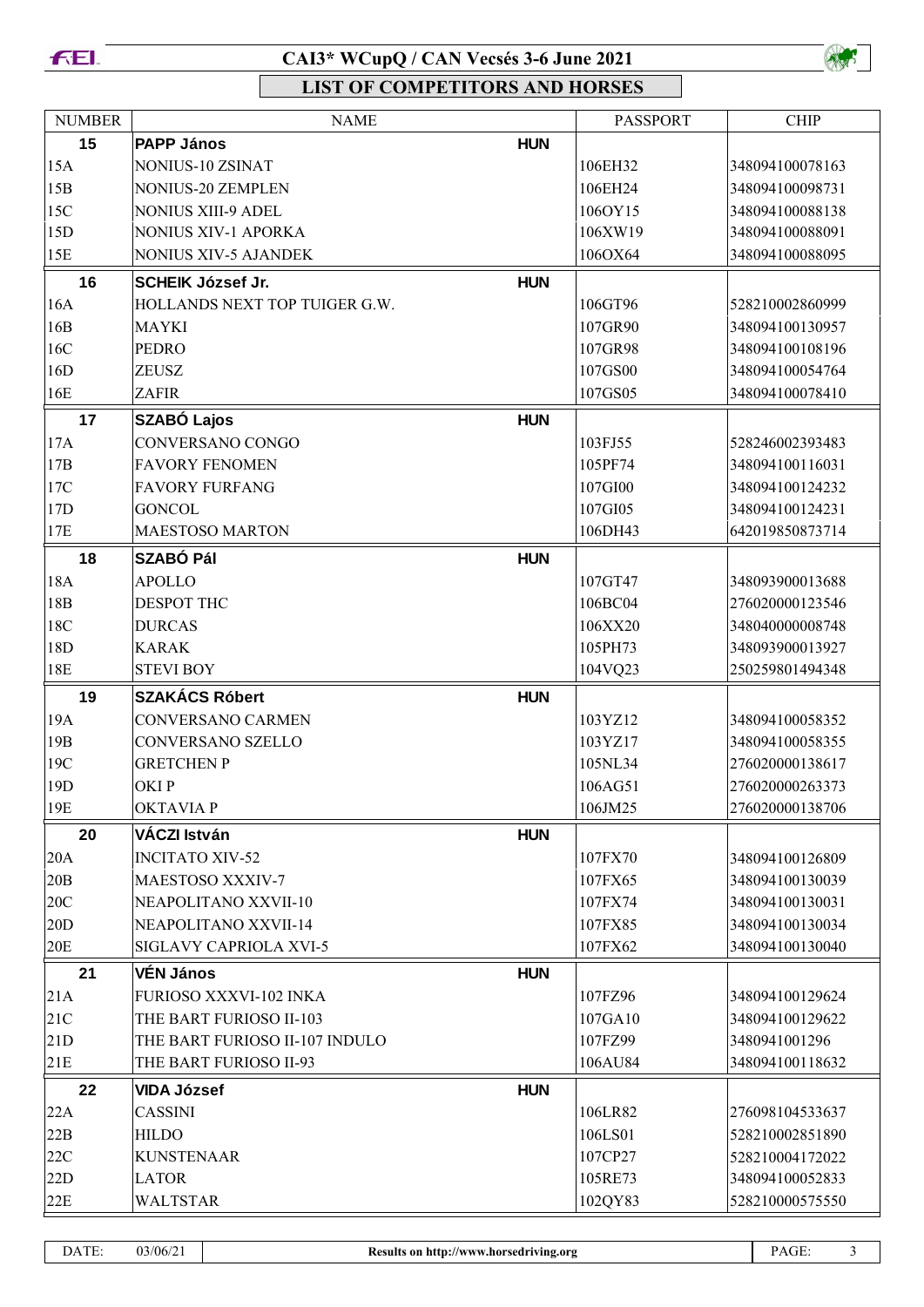



| <b>NUMBER</b> | <b>NAME</b>                          |            | <b>PASSPORT</b> | <b>CHIP</b>     |
|---------------|--------------------------------------|------------|-----------------|-----------------|
| 23            | <b>CHARDON Bram</b>                  | <b>NED</b> |                 |                 |
| 23A           | <b>FLORIANO</b>                      |            | 105CQ06         | 528210002576378 |
| 23B           | <b>FREDDY</b>                        |            | 105HE27         | 528210002506931 |
| 23C           | <b>GENERAAL</b>                      |            | 105SR04         | 528210002576165 |
| 23D           | <b>JAMES BOND</b>                    |            | 106YU77         | 528210004074222 |
| 23E           | RODERICK CV                          |            | 104UR92         | 348094100101314 |
| 24            | <b>CHARDON ljsbrand</b>              | <b>NED</b> |                 |                 |
| 24A           | <b>BALERO</b>                        |            | 103RQ39         | 528210000875437 |
| 24B           | <b>EDDY</b>                          |            | 104SC80         | 528210002335209 |
| 24C           | <b>ENRICO</b>                        |            | 105ZT34         | 528210002281735 |
| 24D           | <b>FAVORY FANTOM</b>                 |            | 106QK41         | 348097200002405 |
| 24E           | <b>IDOOL N</b>                       |            | 106YU78         | 528210002853954 |
| 25            | <b>BABO Kalman</b>                   | <b>ROU</b> |                 |                 |
| 25A           | <b>CEZAR</b>                         |            | 106YX50         | 652019820515378 |
| 25B           | <b>DAKAR</b>                         |            | 106XW29         | 276020000024991 |
| 25C           | <b>SEAPETECE ERS</b>                 |            | 106PL04         | 724099000002626 |
| 25D           | <b>RINGO</b>                         |            | 106YX47         | 642019601104993 |
| 25E           | THE BART FURIOSO II-100              |            | 106NU18         | 642019601049936 |
| 26            | <b>RAKOCZI Gergo</b>                 | <b>ROU</b> |                 |                 |
| 26A           | MAESTOSO L-18                        |            | 106ND00         | 642019820373263 |
| 26B           | NEAPOLITANO XXIX 131                 |            | 104VB13         | 642019820515593 |
| 26C           | NEAPOLITANO XXXII 13                 |            | 104JV96         | 642019820198724 |
| 26D           | NEAPOLITANO XXXII 26                 |            | 104JV97         | 642019820570240 |
| 26E           | <b>TULIPAN XXII-3</b>                |            | 106ND01         | 642019820607499 |
| 30            | <b>CHYLIKOVA, Michaela</b>           | <b>CZE</b> |                 |                 |
| 30A           | <b>GENERALISSIMUS ADIVINA XLI-28</b> |            | 9001035         | 203018100014598 |
| 30B           | RUDOLFO EREDITA V-40                 |            | 9001033         | 203018100014599 |
| 30C           | <b>SACRAMOSO ENEIS XIV - 7</b>       |            | 9001034         | 203018100014600 |
| 31            | NOVAK, Petr                          | <b>CZE</b> |                 |                 |
| 31A           | BERTA (GSS XL)                       |            |                 | 953010003569376 |
| 31B           | MONZA - 5                            |            |                 | 953010002546745 |
| 31C           | <b>MONTADA - 34</b>                  |            |                 | 900182002037653 |
| 32            | Császár Ákos                         | <b>HUN</b> |                 |                 |
| 32A           | <b>LENKE</b>                         |            | 85461           | 348094100101426 |
| 32B           | MÓZES                                |            | 80016           | 348097200004174 |
| 32C           | VÉNUSZ                               |            | 83660           | 348094100104803 |
| 34            | <b>Dani Marcell Balázs</b>           | <b>HUN</b> |                 |                 |
| 34A           | <b>MAESTOSO MAKETT</b>               |            | 79546           | 348094100113030 |
| 34B           | MAESTOSO XXXIII-40                   |            | 79547           | 348094100112931 |
| 34C           | SIGLAVY CAPRIOLA XXVI-26             |            | 83731           | 642019001090652 |
| 35            | Dobrovitz József                     | <b>HUN</b> |                 |                 |
| 35A           | <b>IPPON</b>                         |            | 81812           | 528210002971750 |
| 35B           | <b>JACK</b>                          |            | 83909           | 528210004074281 |
| 35C           | <b>APAS</b>                          |            | 107GR29         | 642019810881540 |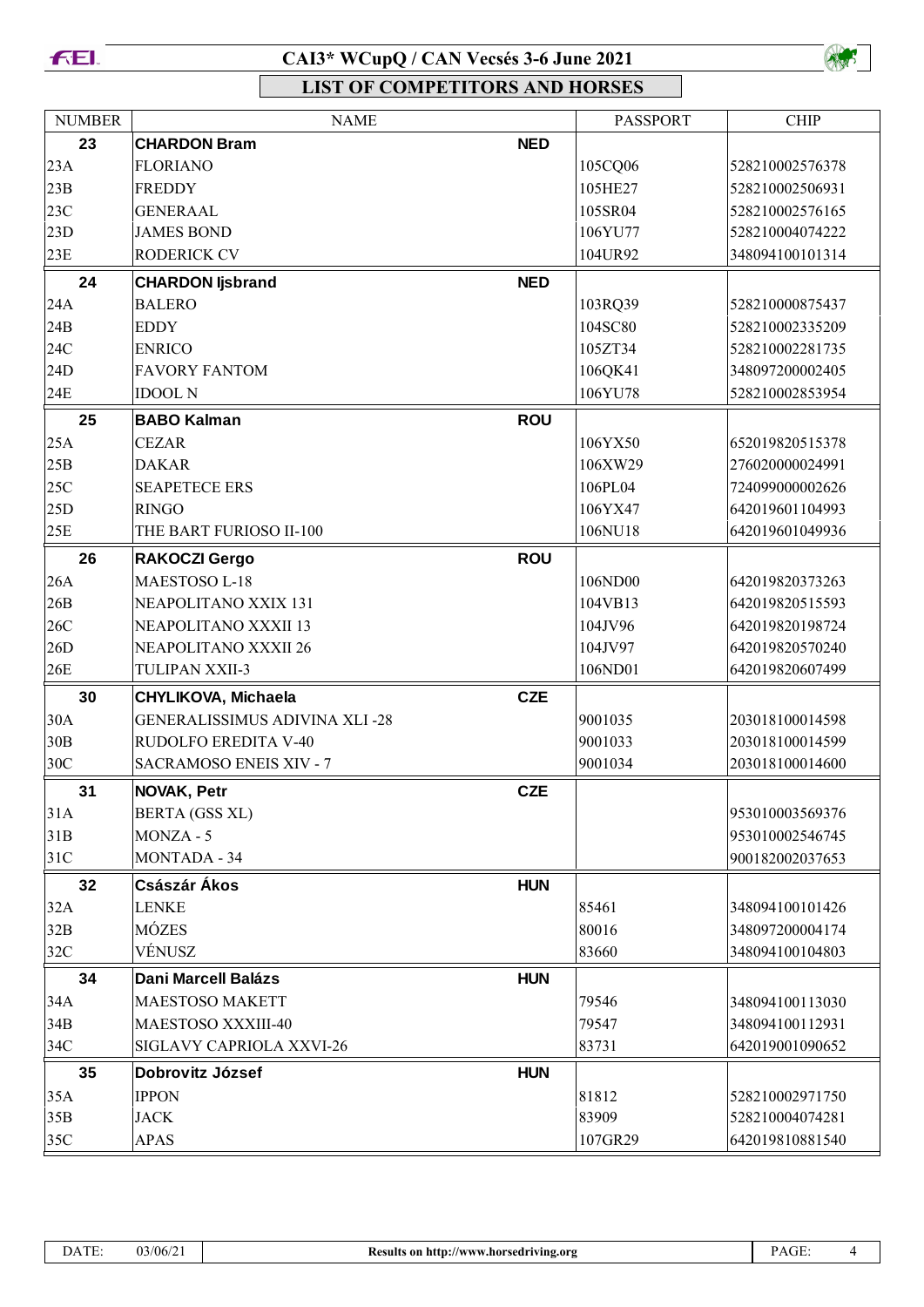#### **FEI.**

# **CAI3\* WCupQ / CAN Vecsés 3-6 June 2021**



| <b>NUMBER</b>   | <b>NAME</b>              |            | PASSPORT | <b>CHIP</b>     |
|-----------------|--------------------------|------------|----------|-----------------|
| 36              | Domsa Dalma              | <b>HUN</b> |          |                 |
| 36A             | SIGLAVY-CAPRIOLA XXVI-10 |            | 79709    | 642019820227446 |
| 36B             | SIGLAVY CAPRIOLA XXVI-31 |            | 83492    | 642019820561525 |
| 36C             | SIGLAVY-CAPRIOLA XXVI-7  |            | 78921    | 642019820180162 |
| 37              | Dr. Tóth Andrea          | <b>HUN</b> |          |                 |
| 37A             | <b>BONUS</b>             |            | 73550    | 348094100124460 |
| 37B             | MAESTOSO GAETANA X       |            | 80095    | 688052000002917 |
| 37C             | <b>RICARDO</b>           |            | 75931    | 348094100055106 |
| 38              | <b>Fábián Ferenc</b>     | <b>HUN</b> |          |                 |
| 38A             | CONVERSANO CORVETTE      |            | 84616    | 972274200010407 |
| 38B             | <b>HEKTOR</b>            |            | 84269    | 348094100078303 |
| 38C             | KIGYÓ                    |            | 84270    | 348094100115730 |
| 39              | <b>Farkas József</b>     | <b>HUN</b> |          |                 |
| 39A             | DANCER-W                 |            | 75492    | 528210002127010 |
| 39B             | <b>DIAMANT</b>           |            | 75493    | 528210002063261 |
| 39C             | FAVORY XXXI-45-2-1 FACAN |            | 81836    | 941000001868034 |
| 40              | Farkas László            | <b>HUN</b> |          |                 |
| 40A             | <b>EDWARD</b>            |            | 84864    | 528210002311818 |
| 40 <sub>B</sub> | <b>ELAN</b>              |            | 84863    | 528210002397690 |
| 40C             | <b>KINGSTON VDW</b>      |            | 84862    | 528210004313740 |
| 41              | Gergely János            | <b>HUN</b> |          |                 |
| 41A             | <b>BABA</b>              |            | 79461    | 348094100059280 |
| 41B             | <b>CATOKI II</b>         |            | 78371    | 348094100077492 |
| 41C             | <b>DARIO ROYAL</b>       |            | 83354    | 276020000187943 |
| 42              | Gubacsi Gergő            | <b>HUN</b> |          |                 |
| 42A             | <b>FAVORY SUMMÁS</b>     |            | 76077    | 348098100227480 |
| 42B             | <b>SIGLAVY FELLEG</b>    |            | 80752    | 939000010924429 |
| 42C             | VÉNUSZ                   |            | 79758    | 348099000001402 |
| 43              | Hepp-Bihari Brigitta     | <b>HUN</b> |          |                 |
| 43A             | <b>FLORIS</b>            |            | 83284    | 528210002545005 |
| 43B             | <b>IMONDRO</b>           |            | 83298    | 528210002978296 |
| 43C             | <b>TOLAN</b>             |            | 78847    | 528210002537851 |
| 44              | <b>Hölle Martin</b>      | <b>HUN</b> |          |                 |
| 44A             | <b>CHERON</b>            |            | 76606    | 528210000851923 |
| 44B             | <b>DIOR</b>              |            | 76516    | 528210002204038 |
| 44C             | <b>EPPIE</b>             |            | 77232    | 528210002401495 |
| 45              | Ifj. Dobrovitz József    | <b>HUN</b> |          |                 |
| 45A             | DJ                       |            | 103MV70  | 981100000682884 |
| 45B             | <b>DUCK</b>              |            | 104KH51  | 528210002259225 |
| 45C             | <b>EROSH</b>             |            | 104TQ04  | 528210002258284 |
| 46              | ifj. Fekete György       | <b>HUN</b> |          |                 |
| 46A             | DÍNÓ                     |            | 80025    | 348094100108150 |
| 46B             | <b>ISODORO CE</b>        |            | 83899    | 348094100126020 |
| 46C             | <b>JASON</b>             |            | 83362    | 528210004140302 |
|                 |                          |            |          |                 |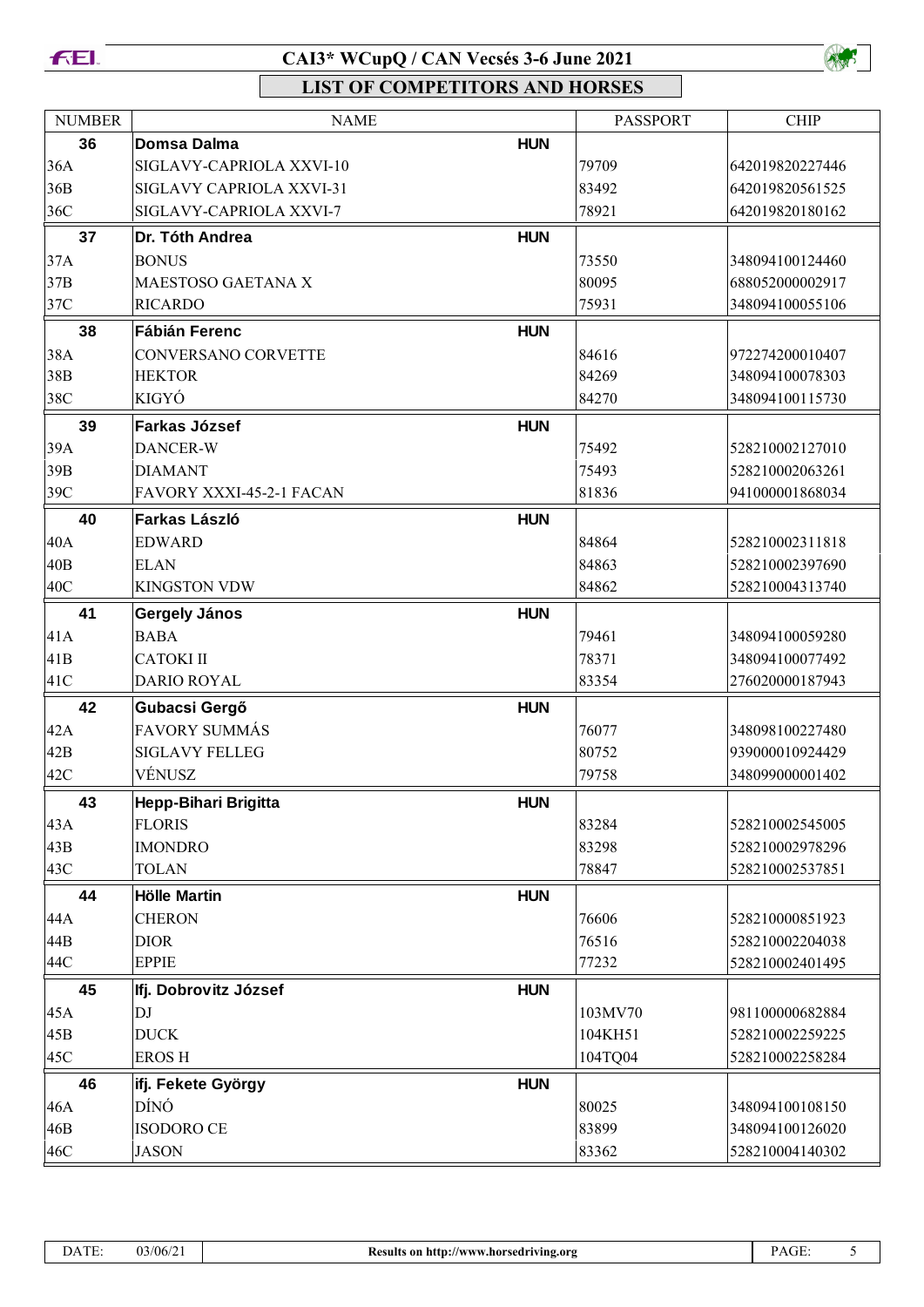



| <b>NUMBER</b>   | <b>NAME</b>                                                     |            | <b>PASSPORT</b> | <b>CHIP</b>                        |
|-----------------|-----------------------------------------------------------------|------------|-----------------|------------------------------------|
| 47              | Ifj. Simon József                                               | <b>HUN</b> |                 |                                    |
| 47A             | <b>KONCERT</b>                                                  |            | 78007           | 348097200002275                    |
| 47B             | SIGLAVY CAPRIOLA V-2 SK/DORINA                                  |            | 77770           | 348093900012334                    |
| 47C             | <b>SZONJA</b>                                                   |            | 75722           | 348094100060095                    |
| 48              | ifj. Veszelszki Gábor                                           | <b>HUN</b> |                 |                                    |
| 48A             | <b>CSILLAG</b>                                                  |            | 79371           | 348094100052768                    |
| 48B             | SIGLAVY CAPRIOLA SZILAJ                                         |            | 79918           | 348093900017268                    |
|                 |                                                                 |            |                 |                                    |
| 49<br>49A       | Juhász Zoltán<br><b>COBRA</b>                                   | <b>HUN</b> | 77797           | 642019820199008                    |
| 49B             |                                                                 |            | 83358           |                                    |
| 49C             | <b>NONIUS XII-153 APOSTOL</b><br>RITTMEISTER NONIUS-161 CORDOBA |            | 85221           | 348094100099620<br>348094100113698 |
|                 |                                                                 |            |                 |                                    |
| 50              | Juhász Zoltán                                                   | <b>HUN</b> |                 |                                    |
| 50A             | <b>ÁLNOK</b>                                                    |            | 85222           | 348094100118150                    |
| 50 <sub>B</sub> | ÁTOK                                                            |            | 83356           | 348094100111784                    |
| 51              | Kákonyi Norbert                                                 | <b>HUN</b> |                 |                                    |
| 51A             | <b>FICSÚR</b>                                                   |            | 83912           | 348094100113563                    |
| 51B             | <b>SOMOS</b>                                                    |            | 80732           | 348098100221554                    |
| 51C             | SZÉPLAK SÁRKÁNY                                                 |            | 74410           | 348094100132267                    |
| 52              | <b>Kovács Szabolcs Tamás</b>                                    | <b>HUN</b> |                 |                                    |
| 52A             | <b>NONIUS X-52 VIHAR</b>                                        |            | 80262           | 348097200003164                    |
| 52B             | NONIUS X-65 VADVIRÁG                                            |            |                 | 348097200003159                    |
| 52C             | VÁRDA                                                           |            | 78747           | 348094100060602                    |
| 53              | <b>Lovass Sándor</b>                                            | <b>HUN</b> |                 |                                    |
| 53A             | <b>INCITATO INAS</b>                                            |            | 78245           | 348094100110030                    |
| 53C             | <b>MAESTOSO CARLOS</b>                                          |            | 78239           | 348094100125179                    |
| 54              | <b>Nagy Tibor</b>                                               | <b>HUN</b> |                 |                                    |
| 54A             | <b>SIRDO</b>                                                    |            | 80431           | 276020000189586                    |
| 54B             | <b>SIR DON</b>                                                  |            | 80432           | 276020000057565                    |
| 54C             | WALTER                                                          |            | 73757           | 528210000407576                    |
| 55              | <b>Osztertág Kristóf</b>                                        | <b>HUN</b> |                 |                                    |
| 55A             | <b>PORTOS</b>                                                   |            | 83122           | 276020000359783                    |
| 55B             | <b>PUCCI</b>                                                    |            | 83124           | 276020000376087                    |
| 55C             | <b>TROJA</b>                                                    |            | 83584           | 276020000189663                    |
| 56              | <b>Pap Albert</b>                                               | <b>HUN</b> |                 |                                    |
| 56A             | <b>MAESTOSO RUBIN</b>                                           |            |                 | 348094100006177                    |
| 56B             | <b>ROYAL</b>                                                    |            | 80661           | 70300000003328                     |
| 56C             | <b>SALVADOR</b>                                                 |            | 83799           | 348040000001732                    |
| 57              | Penzer László                                                   | <b>HUN</b> |                 |                                    |
| 57A             | <b>INCITATO XIV-31 IGOR</b>                                     |            | 72476           | 348094100056651                    |
| 57B             | MAESTOSO XLIX-10 MAYA                                           |            | 76125           | 00065D9907                         |
| 57C             | NEAPOLITANO XXXII-30                                            |            | 80756           | 642019820485941                    |
| 59              | Sánta István                                                    | <b>HUN</b> |                 |                                    |
| 59A             | <b>JASMIN 3</b>                                                 |            | 85012           | 040032000997207                    |
| 59B             | MAESTOSO FRANKÓ                                                 |            | 80321           | 348094100117439                    |
| 59C             | <b>SIGLAVY CAPRIOLA DOBOS</b>                                   |            | 81214           | 348094100061771                    |
|                 |                                                                 |            |                 |                                    |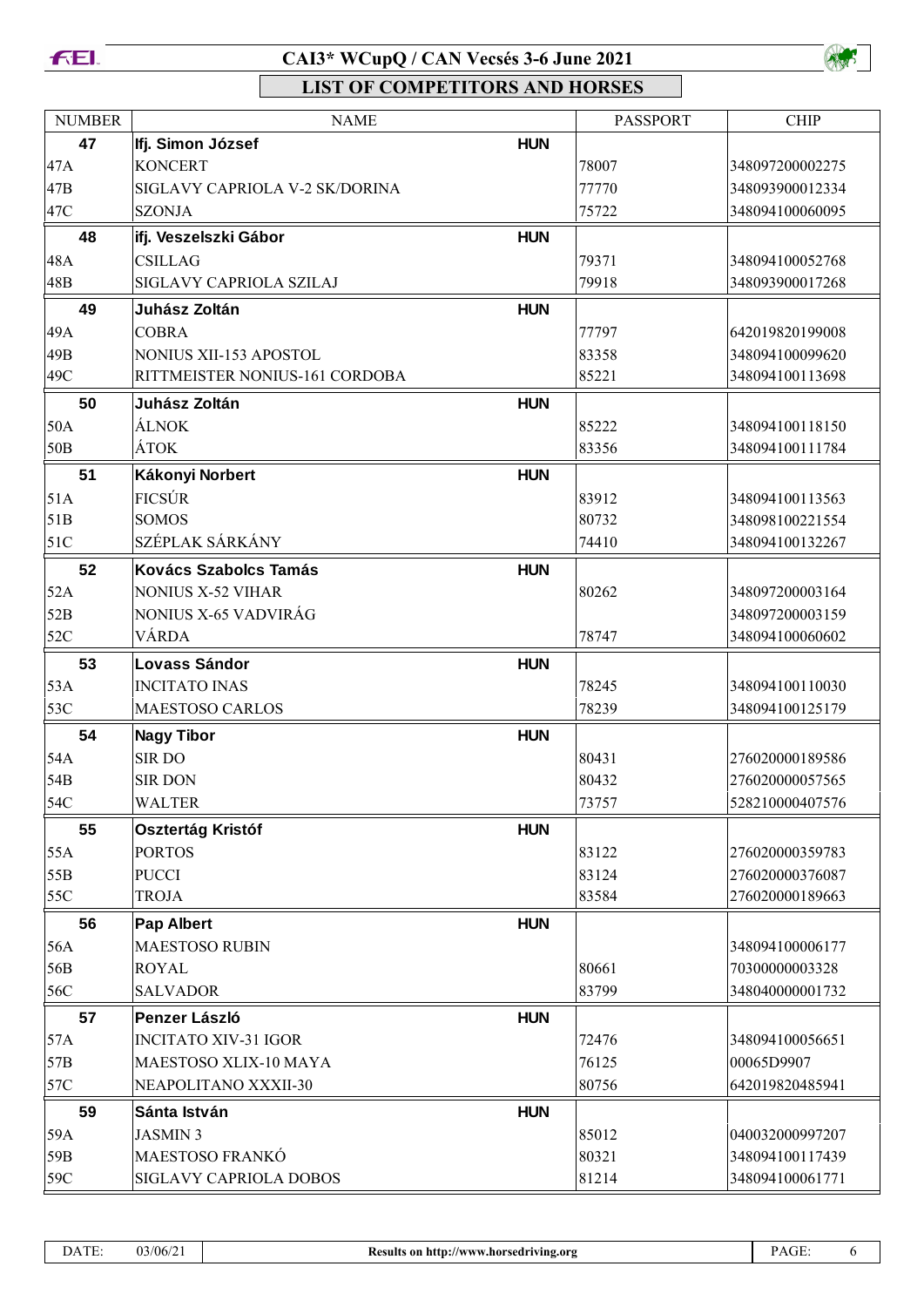**FEL** 

#### **CAI3\* WCupQ / CAN Vecsés 3-6 June 2021**



| <b>NUMBER</b>   | <b>NAME</b>                   |                                        | <b>PASSPORT</b> | <b>CHIP</b>               |
|-----------------|-------------------------------|----------------------------------------|-----------------|---------------------------|
| 60              | Sipos Zoltán                  | <b>HUN</b>                             |                 |                           |
| 60A             | DÍNÓ                          |                                        | 80395           | 348094100121010           |
| 60 <sub>B</sub> | <b>INKA</b>                   |                                        | 80394           | 348098100224122           |
| 60C             | <b>ZEUSZ</b>                  |                                        | 80415           | 348094100061776           |
| 61              | Szabó Roland                  | <b>HUN</b>                             |                 |                           |
| 61A             | <b>MAESTOSO BANDI</b>         |                                        | 81445           | 348094100125372           |
| 61 <sub>B</sub> | PÁRDUC                        |                                        | 77277           | 348040000001405           |
| 61C             | PLUTO PÁRDUC                  |                                        | 75570           | 348097200001301           |
| 62              | Szécsi István                 | <b>HUN</b>                             |                 |                           |
| 62A             | FÁRAÓ                         |                                        | 85011           | 348094100113227           |
| 62B             | <b>SPURI-M</b>                |                                        | 83431           | 348040000001978           |
| 62C             | STARM-M                       |                                        | 83432           | 348040000001972           |
| 63              | Szilágyi Zsolt                | <b>HUN</b>                             |                 |                           |
| 63A             | <b>IRONIC K</b>               |                                        | 83904           | 528210002874387           |
| 63B             | <b>JANNEMAN</b>               |                                        | 83903           | 528210004148898           |
| 63C             | JOLO                          |                                        | 83905           | 528003201405118           |
|                 |                               |                                        |                 |                           |
| 64              | <b>Tóth Csaba</b>             | <b>HUN</b>                             |                 |                           |
| 64A             | SIGLAVY CAPRIOLA V-3 SK/ERON  |                                        | 75742           | 348094100066205           |
| 64B             | <b>TAKOP</b>                  |                                        | 79901           | 276020000082147           |
| 64C             | <b>TRABIP</b>                 |                                        | 79900           | 276020000083213           |
| 65              | Vörös Zorán                   | <b>HUN</b>                             |                 |                           |
| 65A             | <b>DANDI</b>                  |                                        | 82725           | 348094100123015           |
| 65B             | <b>MAESTOSO MUSKÉTÁS</b>      |                                        | 80905           | 348094100118577           |
| 65C             | <b>NÁNDOR</b>                 |                                        | 80906           | 348094100060406           |
| 66              | <b>FUMAGALLI, Claudio</b>     | <b>ITA</b>                             |                 |                           |
| 66A             | <b>GABBER</b>                 |                                        | 9000735         | 528210002641320           |
| 66B             | <b>JASON</b>                  |                                        | 9000734         | 528210002993752           |
| 66C             | <b>JUVENTUS</b>               |                                        | 9000733         | 528210004104029           |
| 67              | <b>KOVACS Imre</b>            | <b>ROU</b>                             |                 |                           |
| 67A             | SIGLAVY BAGDADY IZSAK P       |                                        | 106AQ72         | 348093900017279           |
| 67B             | KOHEILAN XIII-50 FADD P       |                                        | 105GC53         | 348040000003268           |
| 67C             | KOHEILAN XIII-20 FULOP P      |                                        | 105GC39         | 900164000186560           |
| 67VK            | SIGLAVY BAGDADY MARUK P       |                                        | 107FT86         | 348094100132832           |
| 68              | <b>NISTOR Nicolae</b>         | <b>ROU</b>                             |                 |                           |
| 68A             | <b>FABULEUS</b>               |                                        | 9000899         | 52821002566359            |
| 68B             | <b>FANATIEK</b>               |                                        | 9000900         | 528210002440605           |
| 68C             | <b>AIDA</b>                   |                                        | 107EU42         | 642019810881541           |
| 69              | <b>PAL Attila</b>             | <b>ROU</b>                             |                 |                           |
| 69A             | PLUTO PLUTO                   |                                        | 9000926         | 642019601034958           |
| 69B             | <b>TITAN</b>                  |                                        | 9000927         | 642019601005121           |
| 70              | <b>PAL Attila</b>             | <b>ROU</b>                             |                 |                           |
| 70A             | <b>IZZY</b>                   |                                        | 9000929         | 528210002841093           |
| 70 <sub>B</sub> | <b>VIKTOR</b>                 |                                        | 9000930         | 528210000850116           |
| 72              | RAKOCZI Gergő                 | <b>ROU</b>                             |                 |                           |
| 72A             | <b>CONVERSANO VI-25</b>       |                                        | 9001001         | 642090000018958           |
| 72B             | <b>INCITATO III-3-5 ILLEM</b> |                                        | 9001002         | 642019820497405           |
| $72C$           | SIGLAVY CAPRIOLA DÉLCEG       |                                        | 9001003         | 348094100061918           |
| DATE:           | 03/06/21                      | Results on http://www.horsedriving.org |                 | $\boldsymbol{7}$<br>PAGE: |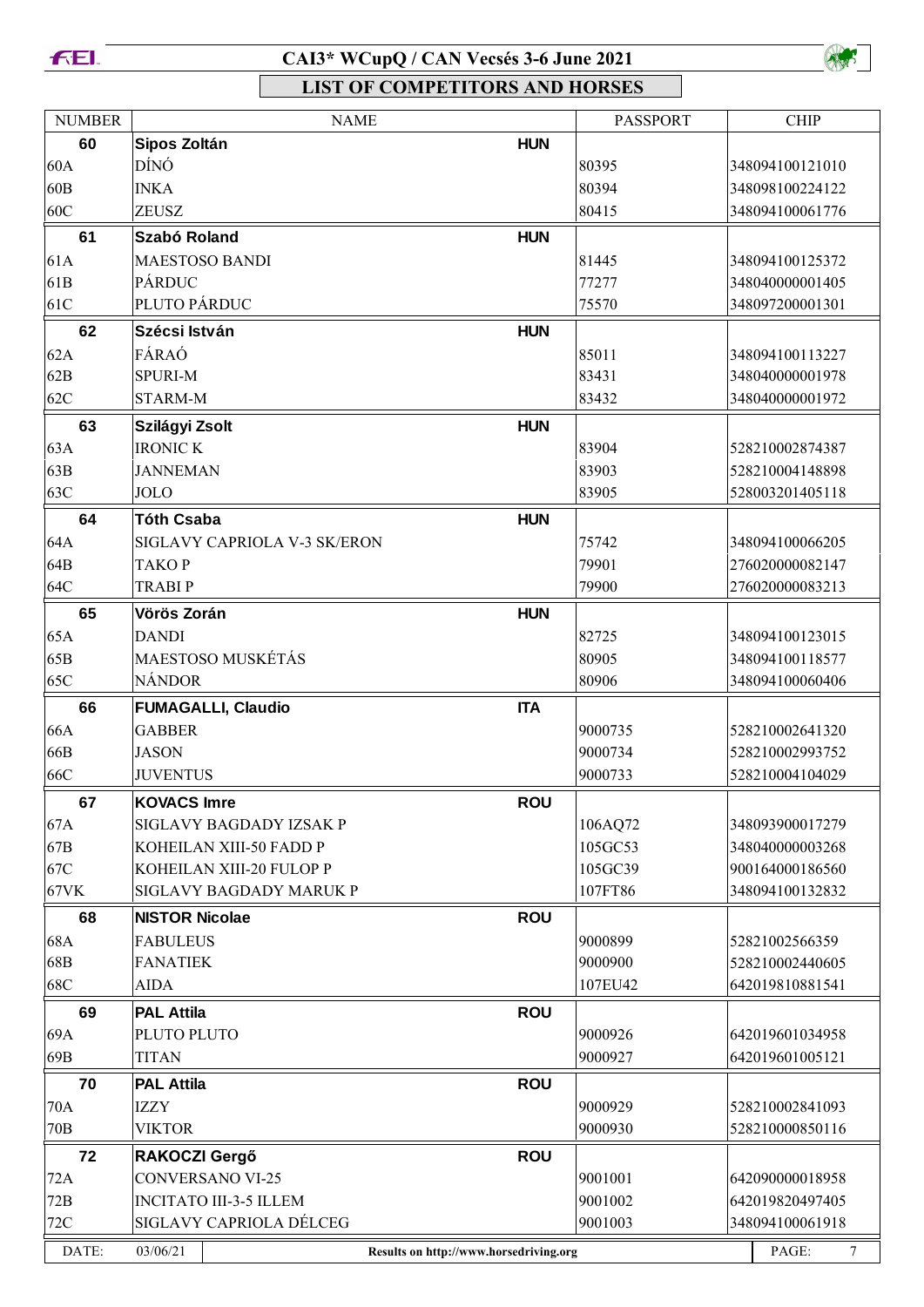#### **FEL**

# **CAI3\* WCupQ / CAN Vecsés 3-6 June 2021**



| <b>NUMBER</b>                                                                   | <b>NAME</b>                 |            | <b>PASSPORT</b> | <b>CHIP</b>     |
|---------------------------------------------------------------------------------|-----------------------------|------------|-----------------|-----------------|
| 73                                                                              | <b>VARGA Roland</b>         | <b>ROU</b> |                 |                 |
| 73A                                                                             | <b>NEAOPILATON XXXI-45</b>  |            | 9000999         | 642019601001547 |
| 73B                                                                             | NEAPOLITANO XXXI-139        |            | 9001000         | 642019820516887 |
| 73C                                                                             | NEAPOLITANO XXXI-42         |            | 9000998         | 642019601001507 |
| 75                                                                              | <b>D'Ess Gábor</b>          | <b>HUN</b> |                 |                 |
| 75A                                                                             | <b>BOB HERCEG OZÉ</b>       |            | 79395           | 348094100121403 |
| 76                                                                              | <b>Kun Andrea</b>           | <b>HUN</b> |                 |                 |
| 76A                                                                             | <b>FIRMINUS</b>             |            | 83402           | 528210002426171 |
| 77                                                                              | Meskóné Orosz Mária         | <b>HUN</b> |                 |                 |
| 77A                                                                             | VÁNDOR                      |            | 76638           | 348098100220105 |
| 78                                                                              | Mráz László András          | <b>HUN</b> |                 |                 |
| 78A                                                                             | <b>DOMINÓ</b>               |            | 82161           | 348040000004365 |
| 79                                                                              | Pál István Zoltán           | <b>HUN</b> |                 |                 |
|                                                                                 |                             |            |                 |                 |
| 79A                                                                             | <b>JOHNNY</b>               |            | 83792           | 528210004101130 |
| 80                                                                              | Pál István Zoltán           | <b>HUN</b> |                 |                 |
| <b>80A</b>                                                                      | <b>LEGENDA</b>              |            | 79759           | 348094100051809 |
| 81                                                                              | Aszódi Richárd              | <b>HUN</b> |                 |                 |
| 81A                                                                             | <b>MAURITS</b>              |            | 106LC43         | 528210000547726 |
| 81B                                                                             | PETI                        |            | 103YK71         | 348094100062020 |
| 82                                                                              | <b>Jámbor Vilmos</b>        | <b>HUN</b> |                 |                 |
| 82A                                                                             | <b>FOREPARK SANTOS</b>      |            | 106CF16         | 528210000352918 |
| 82B                                                                             | LUDDINGTON ONE FOR ALL      |            | 105NF41         | 958000001955822 |
| 83                                                                              | <b>Roosileht Pille-Riin</b> | <b>EST</b> |                 |                 |
| 83A                                                                             | ABBEYFIELD THE GLADIATOR    |            | 103SA63         | 348094100080083 |
| 83B                                                                             | <b>TOPPER</b>               |            | 103FS39         | 968000005613545 |
| 83C                                                                             | <b>VEZER</b>                |            | 105TA34         | 348099000001590 |
| 85                                                                              | Jámbor Blanka Ágnes         | <b>HUN</b> |                 |                 |
| 85A                                                                             | <b>BENIAMIN</b>             |            | 84005           | 233098100033481 |
| 86                                                                              | Jámbor Blanka Ágnes         | <b>HUN</b> |                 |                 |
| 86A                                                                             | <b>TOPPER</b>               |            | 71567           |                 |
| 87                                                                              | <b>Juhász Bertold</b>       | <b>HUN</b> |                 |                 |
| 87A                                                                             | EURO (PÓNI)                 |            | 83728           | 348094100122651 |
| 88                                                                              | Varga Gábor Márk            | <b>HUN</b> |                 |                 |
| <b>88A</b>                                                                      | PALKÓ (PÓNI)                |            | 82502           | 34809410010835  |
| 89                                                                              | Majthényi Panna             | <b>HUN</b> |                 |                 |
| 89A                                                                             | HENCHMAN'S BERRY (PÓNI)     |            | 73296           | 528210000687902 |
| 90                                                                              | Nagy Vanessza               | <b>HUN</b> |                 |                 |
| 90A                                                                             | FANNI (PÓNI)                |            | 84095           | 348093900022640 |
| 92                                                                              | <b>Kovács Bence</b>         | <b>HUN</b> |                 |                 |
| 92A                                                                             | <b>KEVIN (PÓNI)</b>         |            | 84277           | 348094100126016 |
| 92B                                                                             | SZIKRA (PÓNI)               |            | 84275           | 348094100126011 |
| 93                                                                              | <b>Juhász Péter</b>         | <b>HUN</b> |                 |                 |
| 93A                                                                             | HERCEG (PÓNI)               |            | 81472           | 348094100118771 |
| 93B                                                                             | TURBÓ (PÓNI)                |            | 83734           | 34809720000469  |
| 93C                                                                             | ZSOLDOS (PÓNI)              |            | 83732           | 348097200003465 |
|                                                                                 |                             |            |                 |                 |
| DATE:<br>03/06/21<br>PAGE:<br>$\,8\,$<br>Results on http://www.horsedriving.org |                             |            |                 |                 |